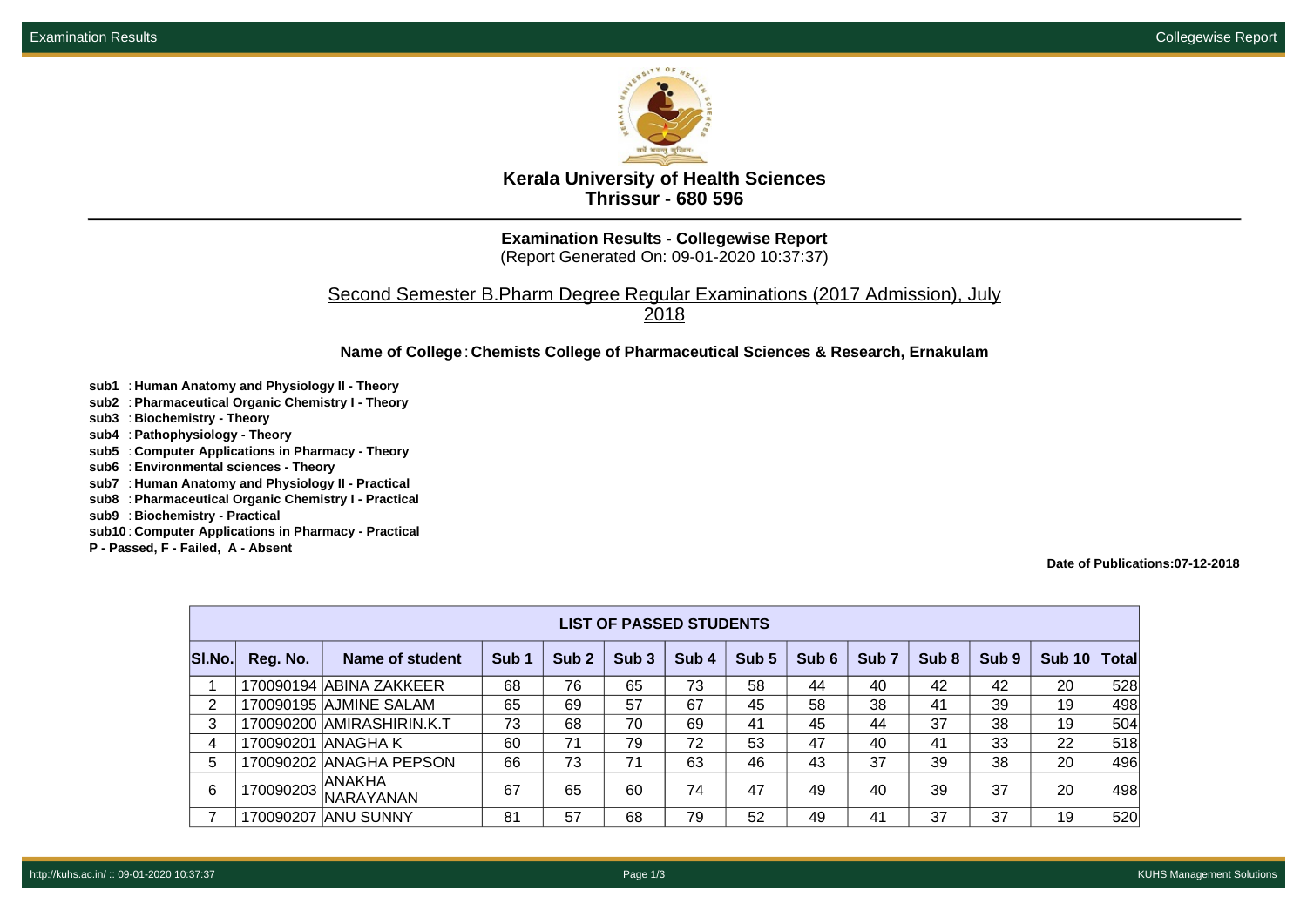| 8  | 170090208 APSA JOBY                                | 61 | 66 | 67 | 73 | 52 | 47 | 39 | 40 | 40 | 19 | 504 |
|----|----------------------------------------------------|----|----|----|----|----|----|----|----|----|----|-----|
| 9  | 170090209 ASHLEY GEORGE                            | 56 | 65 | 60 | 58 | 48 | 45 | 39 | 37 | 34 | 16 | 458 |
| 10 | 170090211 ATHIRA K. N                              | 66 | 64 | 70 | 71 | 50 | 50 | 40 | 39 | 40 | 21 | 511 |
| 11 | 170090214 CHITHIRA C S                             | 59 | 60 | 56 | 56 | 43 | 50 | 39 | 37 | 35 | 19 | 454 |
| 12 | 170090215 ELSA BABU                                | 68 | 69 | 70 | 75 | 46 | 49 | 41 | 40 | 43 | 16 | 517 |
| 13 | 170090216 FAHIDHA K S                              | 68 | 70 | 67 | 63 | 44 | 50 | 39 | 37 | 36 | 20 | 494 |
| 14 | 170090217 GAYATRIS                                 | 61 | 63 | 69 | 58 | 54 | 52 | 38 | 40 | 36 | 22 | 493 |
| 15 | 170090219 GODWIN BABU                              | 59 | 65 | 55 | 57 | 43 | 46 | 40 | 36 | 33 | 16 | 450 |
| 16 | 170090220 GOLDA BABU                               | 72 | 64 | 64 | 72 | 53 | 49 | 41 | 39 | 38 | 22 | 514 |
| 17 | 170090221 GOPIKA G. NAIR                           | 56 | 55 | 67 | 55 | 49 | 40 | 37 | 38 | 35 | 23 | 455 |
| 18 | 170090222 GOPIKA JAYAPAL                           | 80 | 67 | 72 | 75 | 49 | 49 | 43 | 42 | 38 | 22 | 537 |
| 19 | 170090223 GRACE ANTO K                             | 67 | 78 | 72 | 68 | 59 | 50 | 38 | 42 | 43 | 21 | 538 |
| 20 | 170090224 GRACE BIJU                               | 70 | 63 | 53 | 67 | 45 | 47 | 38 | 38 | 30 | 20 | 471 |
| 21 | 170090225 GREESHMA PRASAD                          | 77 | 73 | 72 | 75 | 52 | 45 | 40 | 41 | 38 | 20 | 533 |
| 22 | 170090227 JUBY MARY JOSHY                          | 59 | 56 | 73 | 63 | 45 | 41 | 40 | 39 | 40 | 19 | 475 |
| 23 | KRISHNAPRIYA<br>170090229<br><b>NOBI</b>           | 63 | 65 | 74 | 69 | 51 | 46 | 42 | 40 | 37 | 22 | 509 |
| 24 | <b>MARY SANSIA</b><br>170090231<br><b>FIGAREDO</b> | 76 | 78 | 79 | 66 | 56 | 48 | 42 | 41 | 41 | 19 | 546 |
| 25 | 170090233 MUHAMMED YASSAR                          | 59 | 70 | 65 | 60 | 44 | 44 | 38 | 41 | 43 | 18 | 482 |
| 26 | 170090234 MUHSENA.P.M                              | 59 | 54 | 58 | 60 | 41 | 44 | 40 | 34 | 32 | 17 | 439 |
| 27 | 170090235 NANDANA V                                | 59 | 80 | 73 | 59 | 48 | 43 | 42 | 41 | 30 | 19 | 494 |
| 28 | <b>NOWREEN BABU V</b><br>170090237<br>B            | 69 | 61 | 56 | 71 | 49 | 45 | 34 | 40 | 31 | 18 | 474 |
| 29 | 170090238 RAGI RAJ B                               | 57 | 62 | 61 | 58 | 46 | 42 | 37 | 41 | 31 | 18 | 453 |
| 30 | 170090239 ROSE MARY JAMES                          | 67 | 73 | 69 | 66 | 47 | 42 | 39 | 42 | 35 | 20 | 500 |
| 31 | <b>SARATH K</b><br>170090240<br><b>SUBRAMANIAN</b> | 57 | 55 | 53 | 54 | 45 | 40 | 35 | 35 | 27 | 17 | 418 |
| 32 | 170090241<br><b>SAUMYA SHIBU</b>                   | 69 | 68 | 58 | 72 | 40 | 45 | 39 | 41 | 43 | 17 | 492 |
| 33 | 170090242 SNEHA ALIAS                              | 60 | 61 | 65 | 61 | 46 | 41 | 40 | 42 | 30 | 18 | 464 |
| 34 | 170090243 SNEHA JOY                                | 73 | 80 | 77 | 68 | 55 | 48 | 44 | 43 | 42 | 21 | 551 |
| 35 | 170090245 SREEKUTTY SASI                           | 68 | 52 | 59 | 65 | 44 | 53 | 40 | 36 | 34 | 18 | 469 |
| 36 | 170090247 SWETHA SABU                              | 73 | 62 | 70 | 72 | 46 | 48 | 43 | 39 | 33 | 18 | 504 |
| 37 | T M FATHIMA<br>170090248<br>LULU                   | 73 | 74 | 63 | 74 | 53 | 51 | 39 | 39 | 38 | 20 | 524 |
| 38 | 170090249 VEENA JAYAN                              | 66 | 64 | 66 | 63 | 47 | 43 | 39 | 40 | 34 | 19 | 481 |
| 39 | <b>VISHNU MURALI</b><br>170090251                  | 63 | 60 | 56 | 60 | 47 | 44 | 40 | 39 | 35 | 17 | 461 |
| 40 | 170090252 VISMAYA A                                | 61 | 69 | 64 | 63 | 42 | 43 | 39 | 36 | 33 | 20 | 470 |